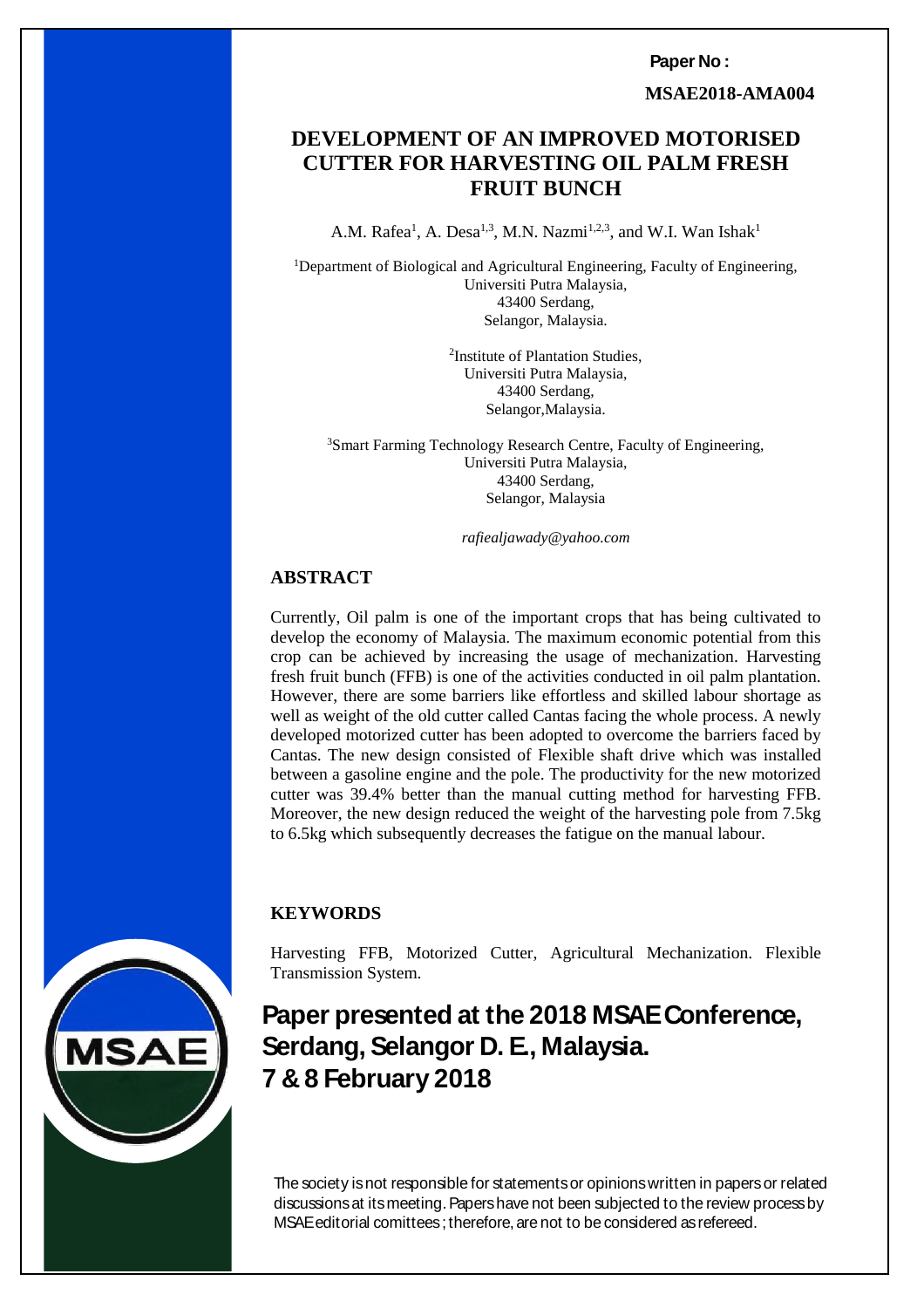## **INTRODUCTION**

Agriculture industry is one of the important economic sectors which can increase income for governments and countries (Nur et al.,2014). Development of countries in Asia and Africa largely depend on technology applied and the agricultural mechanization which take place in the agricultural sector (Onwude et al., 2016). Malaysia is now becoming one of the industrialized countries, though agriculture is still an important area in its economy.

Agricultural mechanization is a mechanical system that implements the principles of agricultural engineering to reduce dependence on human effort. In addition, agricultural mechanization works to reduce the health and material risks that may be experienced by workers in agricultural field (Norzan et al.,2014).

Vegetable oil plays a role in food consumption and economic growth. The increase in human consumption of vegetable oil due to population growth and expansion of economic growth of developing countries is one of the main reasons why the global demand for vegetable oils is increasing (Mahat, 2012). Oil palm tree (*Elaeis guineensis Jacq*) does not have branches, but it has many wide and long leaves with stalks called fronds. The rapid expansion in oil palm cultivation has resulted in a corresponding 17,200 metric tons of crude palm oil in 2014 (Otieno et al., 2016). Now Malaysia is the second largest producer of palm oil in the world. In order to maintain and increase production capacity, palm fruit harvesting must be made sustainable. (Yusoff et al., 2014).

Agricultural activities in palm oil plantations can be summarized by four main activities: Cutting and stacking the fronds, cutting the fresh fruit bunch (FFB), collecting the loose fruits, and evacuating FFB and loose fruits (Jelani et al., 1998).

Since the last three decades many harvesting machines have been developed and innovated by Malaysian universities or research institutes such as Malaysian Palm Oil Board (MPOB), Federal Land Development Authority (FELDA) and agriculture machine manufacturer in this sector (Norzan, 2014). All these machines were aimed to resolve the problems of harvesting and evacuation of the fruits of palm oil in Malaysian plantation areas. The objectives of these earlier attempts were to reduce the numbers of labor involved, reduce effort, and cost of production as well as increase productivity.

This paper focusses on the development of a harvesting machine using flexible shaft through motion time for pruning fronds, cutting FFB and its comparison with the manual cutting tool.

# **MATERIALS AND METHODS**

The experiments were carried out by using the new concept of harvesting machine to prune fronds and harvest the FFB. The specifications for the motorized cutter with the new transmission system are summarized in Table 1. The concept is to reduce the weight of the machine by separating the gasoline engine from the pole and utilizing the flexible shaft drive (FSD) to transmit the movement and the power from the engine to the telescopic shaft inside the pole. This will reduce the weight for the machine because the engine itself weighs about 4.5kg, while the FSD with a protective outer casing weighs about 2.4kg. The FSD itself is an instrument for transmitting rotary motion between two objects which are not fixed relative to each other. It consists of a rotating wire rope or coils which are 3-7 layers flexible but has some torsional hardness. Usually it has a covering (casing), which also bends but does not rotate. The FSD may transmit considerable power, or only motion, with negligible power. The concept of using several layers is to make the cable shaft hard enough against torsion and flexible at the same time see Figure (1). Moreover FSD can transmit the torque with speed from 4000 to 20,000 rpm (Bell, 1971). The FSD was joined to a long shaft by aluminum bush, locked and fixed to the casing through screws.



*MSAE Conference, Serdang, Selangor D.E. 7 & 8 February 2018 ISBN 978-967-16145*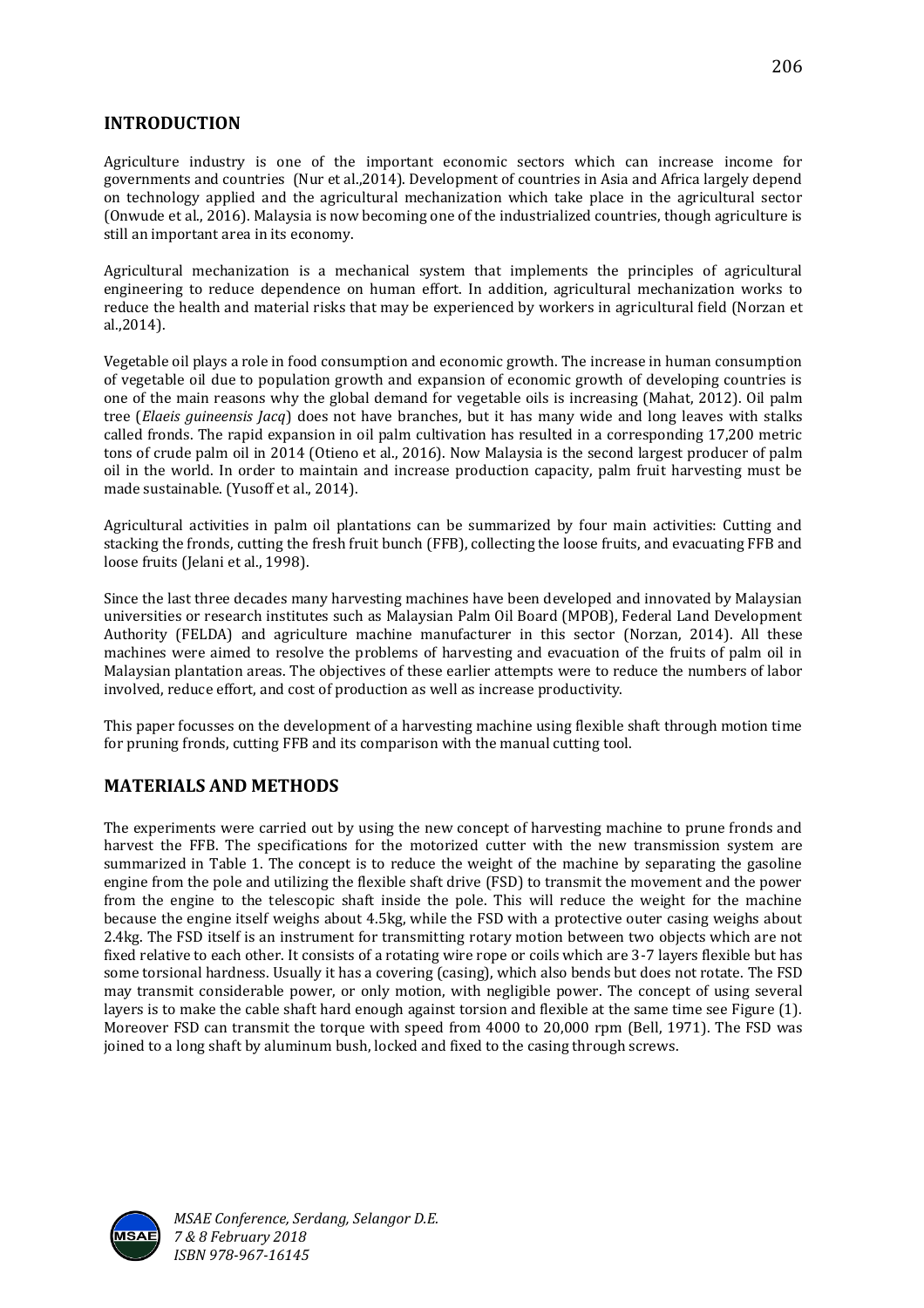

*Figure 1: Flexible shaft drive structure source (Bell, 1971)*

A six-bush connector was used to attach the casing of the FSD to each other (Figure 2). These parts were fixed to the ends of the flexible casing by screw. A special connecting piece was utilized to connect the FSDs together. The pole and the bevel gearbox at the end of the pole and the sickle are similar to the Cantas (motorized cutter produced by MPOB). A gasoline engine was used to operate the machine (Figure 3). The engine was put on a mini tractor Kubota L 2800 during the test.

| Table 1 Specifications for development of motorized cutter |  |
|------------------------------------------------------------|--|

| Work<br>speed,<br><b>RPM</b> | Total<br>height<br>reachable,<br>m | Type of engine &<br>horse power,<br>(hp)    | Type of<br>knife                | Type of<br>transmission<br>system                                                | Note                                                               |
|------------------------------|------------------------------------|---------------------------------------------|---------------------------------|----------------------------------------------------------------------------------|--------------------------------------------------------------------|
| 5000-<br>9000                | 4-5 with<br>human<br>body          | Backpack<br>gasoline engine<br>2T and 1.5hp | Sickle<br><b>MPOB</b><br>design | Flexible shaft drive<br>5 layers; L 38"; Ø8<br>mm; head square<br>shape $7x7$ mm | 6 pieces joined<br>together to make<br>one long shaft 5.7<br>meter |



*Figure 2: The connecting bush between the flexible shaft drive*

The motorized cutter was tested in Banting oil palm plantations. The total weight for the motorized cutter with the new transmission system was 6.5kg, 1kg less from the existing motorized cutter (Cantas). The oil palm trees were 8-11 years old and the average heights of trees were 3-5 meters. The method of test was to prune the fronds and then cut the fresh fruit bunch FFB and calculated the time for both processes. The results for both mechanical and manual harvesting techniques were analyzed to determine the time taken for each harvesting method.



*MSAE Conference, Serdang, Selangor D.E. 7 & 8 February 2018 ISBN 978-967-16145*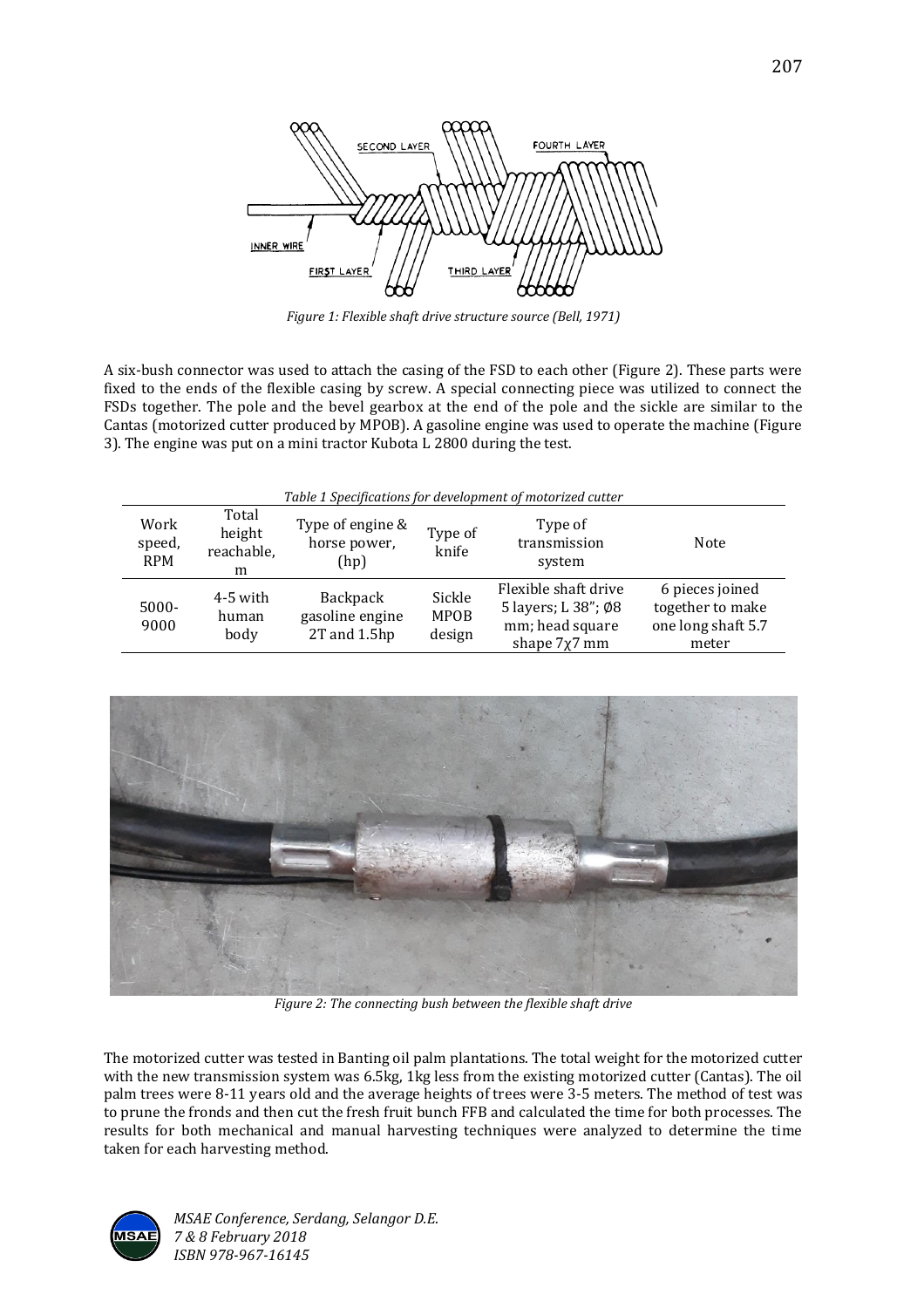

*Figure 3: Honda backpack 1.5hp engine*

### **DISCUSSION**

The motorized cutter using new transmission system showed good results in time of motion and it was significantly reduced by 11.1s than the manual cutting using aluminum pole with sickle. The actual time for harvesting using the developed motorized cutter was 17.1s, while time of cutting for manual tool was 28.2s (Figure 4). Table 2 shows the ANOVA table on time and motion studies for both harvesting methods.

| Source               | Sum of Squares | DF | Mean Square | F       | Sig.   |
|----------------------|----------------|----|-------------|---------|--------|
| Corrected Model      | 616.050        |    | 616.050     | 24.835  | $\ast$ |
| Intercept            | 10260.450      | 1  | 10260.450   | 413.635 | $\ast$ |
| Harvesting technique | 616.050        | 1  | 616.050     | 24.835  | $\ast$ |
| Error                | 446.500        | 18 | 24.806      |         |        |
| Total                | 11323.000      | 20 |             |         |        |
| Corrected Total      | 1062.550       | 19 |             |         |        |

*Table 2: The ANOVA analyses for time and motion studies to harvest the FFB by Mechanical and Manual methods.*

Based on the results obtained, productivity increased by 39.4% using the newly developed motorized cutter with the transmission system FSD as compared to the manual harvesting tool (Table 3). The newly developed motorized cutter was good in maneuvering and fast in cutting action.

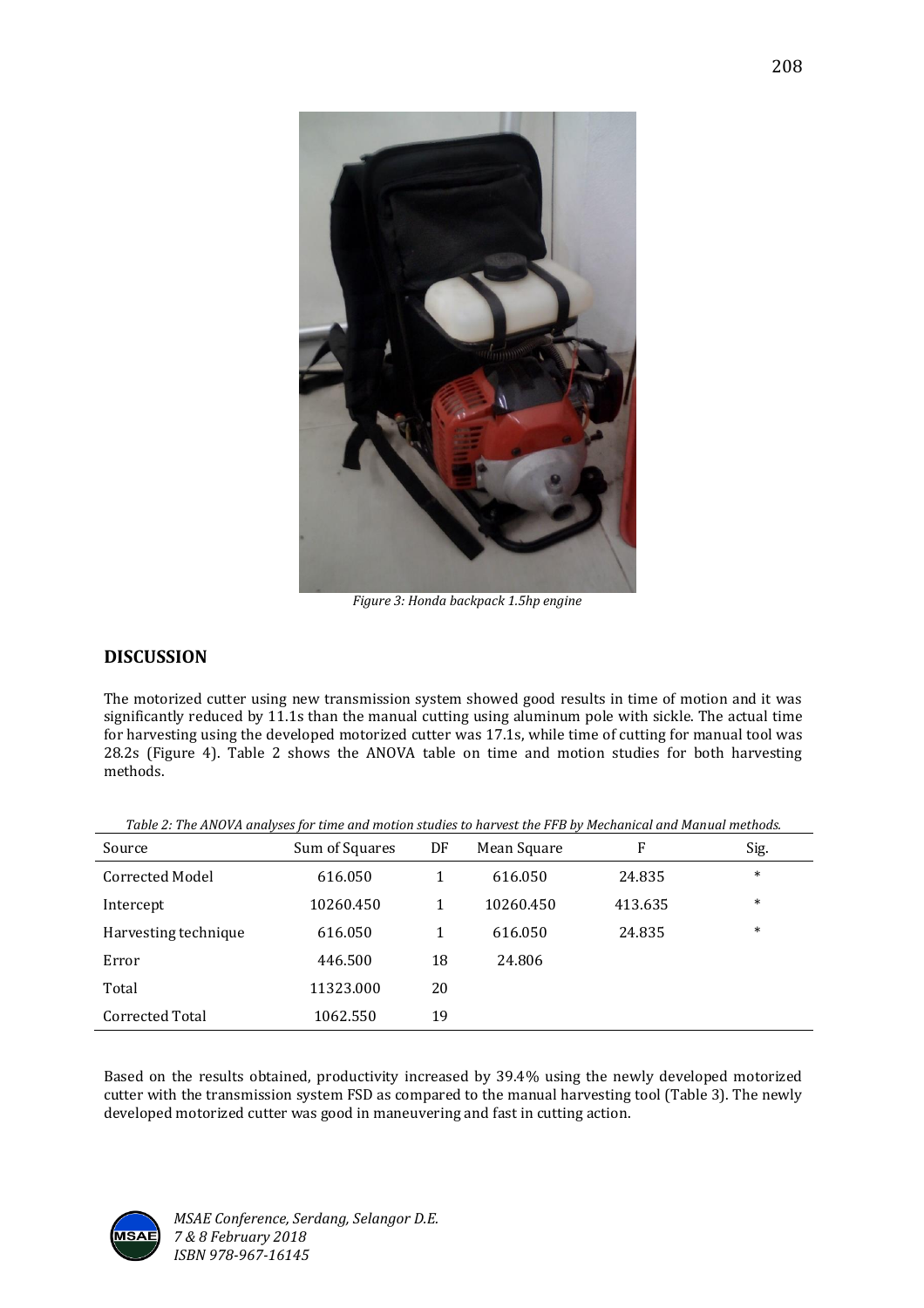| Harvesting technique | Mean  | Std. Deviation | N  |  |
|----------------------|-------|----------------|----|--|
| Mechanical           | 17.10 | 3.510          | 10 |  |
| Manual               | 28.20 | 6.106          | 10 |  |
| Total                | 22.65 | 7.478          | 20 |  |



Figure. 4: The difference in time motion studies for both Mechanical and Manual harvesting methods.

### **CONCLUSIONS**

The newly developed and improved motorized cutter decrease the time consumed for pruning fronds and cut FFB by 11.1s. Hence the productivity is expected to be increased by 39.4%. Moreover, the strain worker need to bear to complete the harvesting process will be less than the manual harvesting method required because the weight of the improved motorized cutter is less than the existing one by 1 kg and easy to handle.

# **RECOMMENDATIONS**

The newly improved motorized cutter can be developed further to be more reliable by:

- 1. Utilizing a long piece of flexible shaft drive as one part instead of 6 pieces of FSDs. Thereby it will be much lighter and easy to maintain.
- 2. Using a different power source from the vehicle that the farmers normally use such as power wheelbarrow or mini tractor, from flywheel of the engine or PTO shaft as mechanical power source or through hydraulic system with hydraulic motor as power source or even pneumatic system thus reducing the fuel consumption and pollution instead of using two engines (one for the vehicle, and another for the motorized cutter).
- 3. Using the motorcycle engine as power source as it will be so economic, reliable, useful and fast. The FSD with the pole can be connected to the motorcycle engine during field operation and it can be disconnected when travelling in the plantation area.



*MSAE Conference, Serdang, Selangor D.E. 7 & 8 February 2018 ISBN 978-967-16145*